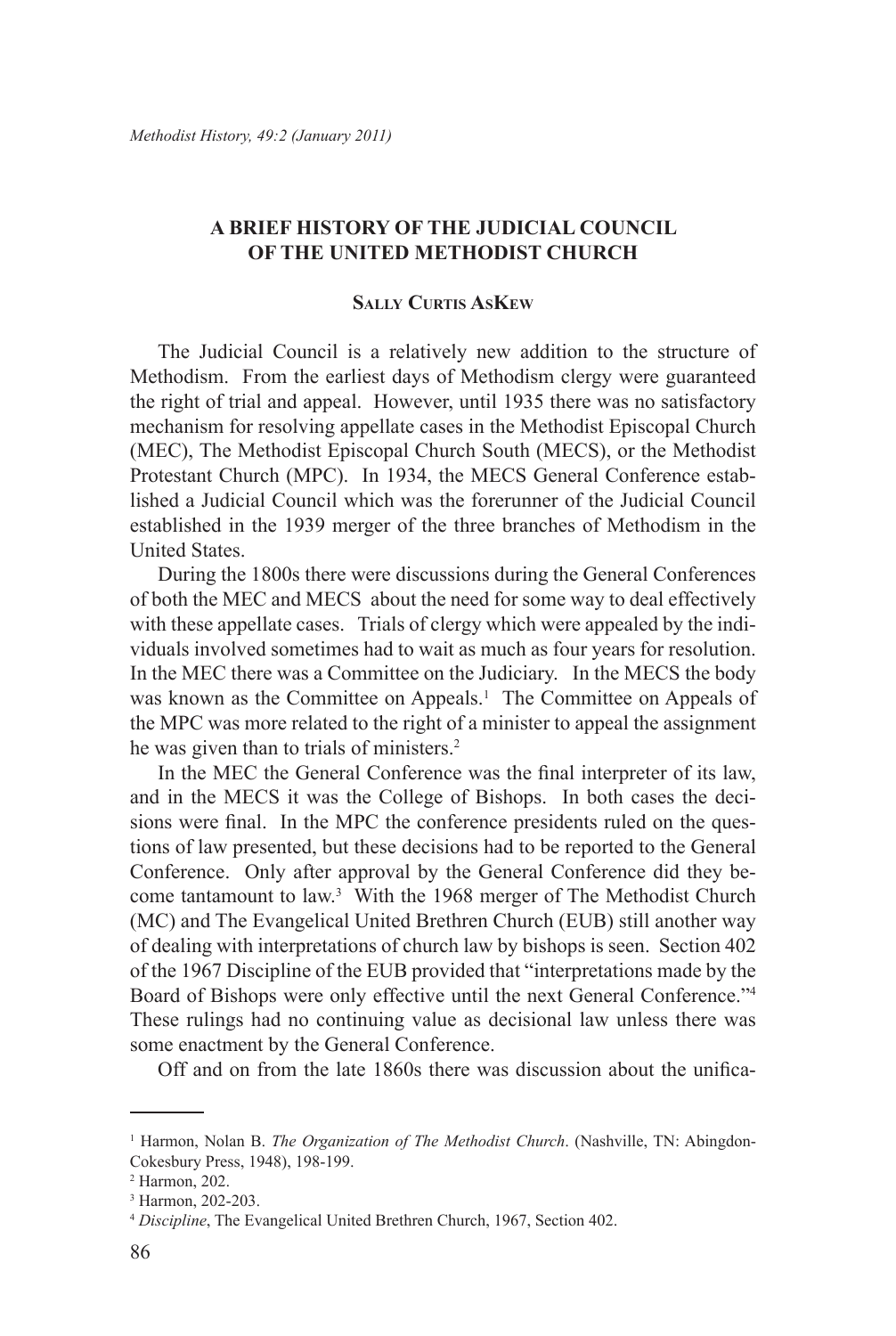tion of the MEC and the MECS. From 1916-1918 a Joint Commission on Unification met regularly and presented a plan of union for these two branches of Methodism. One of the parts of this proposed plan was the inclusion of a Judicial Council.<sup>5</sup> In 1930 the MECS General Conference adopted a new constitution which was sent to the annual conferences for ratification. The Constitution was rejected. One of the features of this constitution was the inclusion of a Judicial Council which was sent to the annual conferences as a separate amendment. This amendment was adopted by a nearly five to one margin of votes.6 The Judicial Council became a part of the MECS constitution in 1934, and a Judicial Council of five ministers and four laymen was formed.<sup>7</sup> Unfortunately, no written decisions of that council have been found to date.

### **The Judical Council**

At the 1939 Uniting Conference an interim Judicial Council was formed. It essentially followed the plan from the 1918 Joint Commission on Unification and the plan adopted by the MECS in 1934. It was to be composed of nine members—five ministers and four laymen. It was not until 1980 that having a majority of clergy and laity switched every eight years.<sup>8</sup> All members had to be over 40 years of age until 1972 when the minimum age requirement was dropped. The term of office was, and continues to be, eight years. The Council of Bishops nominated four times the number of persons to be elected, preserving the balance of ministers and laymen.<sup>9</sup> In 1968 this paragraph was amended to require that each jurisdiction and the overseas (later central) conferences be represented by at least one nominee. At the time these nominations are presented on the floor of the General Conference, nominations from the floor are allowed. After the nominations, a time is fixed for election by order of the General Conference. Originally, the names and conference affiliation of each nominee were published in two issues of the *General Conference Daily Advocate*; beginning in 1968 a biographical sketch of each nominee not exceeding 100 words was required.10 Once the names and biographical information are published and 48 hours have elapsed, the balloting begins, during which there is no discussion, and continues until the requisite number of persons is elected by majority vote. Following those elections, alternates are elected. In 1940, the number of alternates was exactly the same as the membership, and their terms were eight

<sup>5</sup> *Joint Commission on Unification of the Methodist Episcopal Church and the Methodist Episcopal Church, South* (New York: Methodist Book Concern, 1918), Vol. 2, 26-99.

<sup>6</sup> Lawson, Martin E. *The Genesis and Development of the Judicial Council of The Methodist Church*. Undated, unpublished paper, 8. Records of the Judicial Council, United Methodist Church Archives, Madison, New Jersey.

 $7$  Lawson, 8.

<sup>8</sup> *The Book of Discipline* (Nashville, TN: The United Methodist Publishing House, 1980), ¶ 2601.

<sup>9</sup> *Doctrines and Discipline* (New York, NY: The Methodist Publishing House, 1939), ¶ 601. <sup>10</sup> *Discipline*, 1968 ¶ 1701.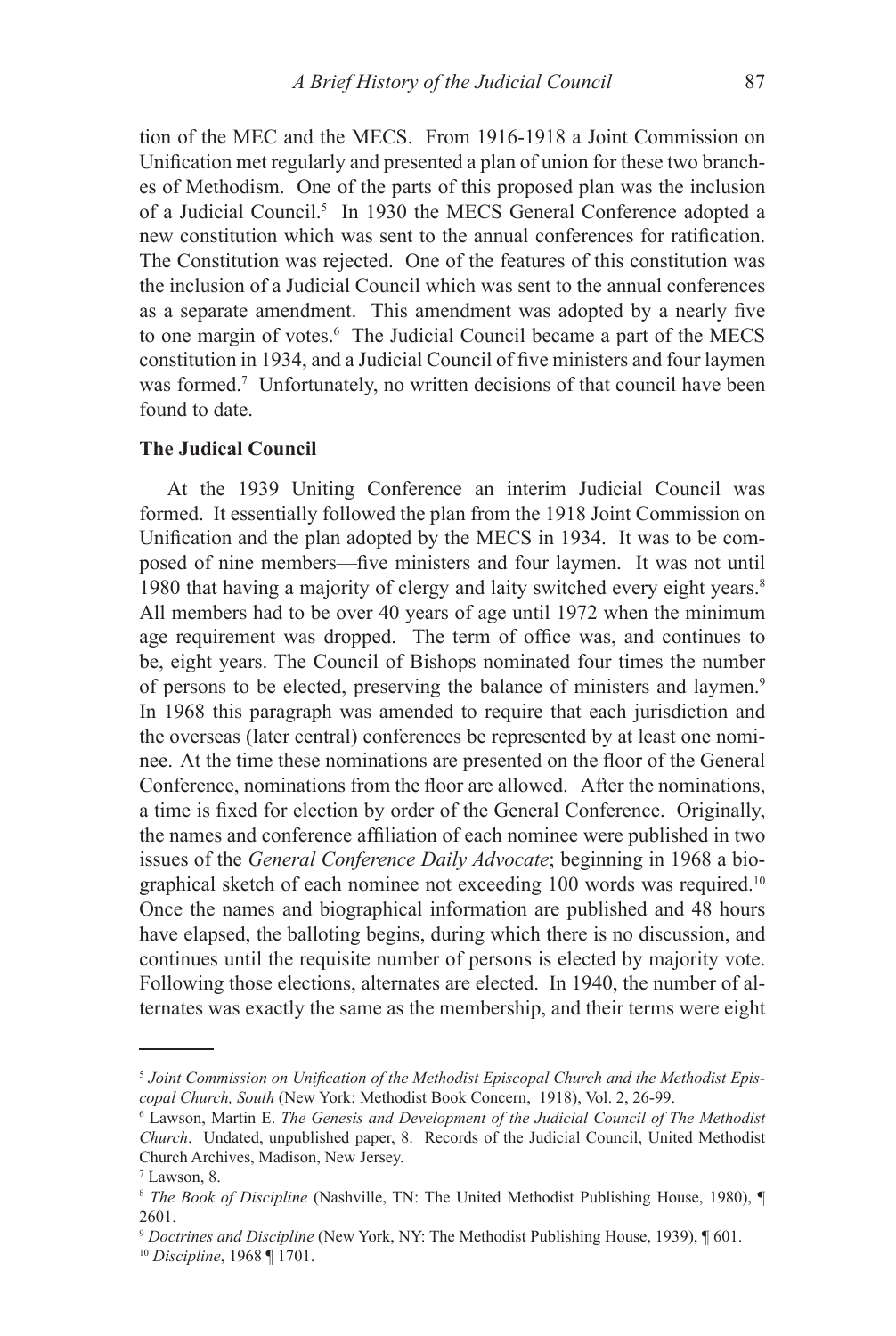years.11 The number of alternates has fluctuated, and in the *2008 Discipline* the number is six lay and six clergy.<sup>12</sup> In 1996 the terms for alternates became four years.13 When a vacancy occurs, the first elected alternate (lay or clergy depending on which class the vacancy occurs in) becomes a member for the remainder of the term of the member being replaced. Interestingly, from 1940 to 1988 once "the exhaustion of the list of alternate members" had been reached, the Judicial Council had the authority to choose members for the remainder of the quadrennium.<sup>14</sup>

From its inception the Judicial Council was given the authority to provide its own method of organization. It fixes the date, place, frequency, and length of its meetings with two exceptions—it must be in session for the entire time the General Conference is meeting and it must meet at least once a year to review bishops' decisions of law.15

These provisions exist today much the same as when they were first enacted in 1939 and 1940. With the 1968 merger of MC and the EUB the Judicial Council continued in The United Methodist Church much as it was in the MC. Decisions of the prior Judicial Council are persuasive precedents in the merged church.16

### **Authority of the Judicial Council**

In the original powers and duties of the Judicial Council were included the authority to determine the constitutionality of any act of the General Conference when requested by one fifth of the members of the General Conference or a majority of the Council of Bishops.17 The second power gave the Judicial Council the power to determine the constitutionality of any act of a Central or Jurisdictional Conference on the appeal of the majority of the College of Bishops or one fifth of the members of the Jurisdictional or Central Conference<sup>18</sup>

The third power granted originally was to determine the legality of any action taken by "any General Conference board or Jurisdictional or Central Conference board or body."19 This was a very broad provision and subject to interpretation of which boards or bodies were created by these conferences.

The fourth power granted in the 1939 *Discipline* was to hear and pass on all decisions of law made by bishops in Annual or District Conferences. The Judicial Council was required to meet at least once each year to hear these decisions. The Council had the authority to "affirm, modify, or reverse

<sup>11</sup> *Discipline*, 1939 ¶ 601.

<sup>12</sup> *Discipline*, 2008 ¶ 2603.

<sup>13</sup> *Discipline*, 1996 ¶ 2603.

<sup>14</sup> *Discipline*, 1938 ¶ 601.

<sup>15</sup> *Discipline*, 2008 ¶ 2608.2.

<sup>16</sup> *Discipline*, 2008 ¶2611.

<sup>17</sup> *Discipline*, 1939 ¶ 604.

<sup>18</sup> *Discipline,* 1939 ¶ 605.

<sup>19</sup> *Discipline*, 1939 ¶ 606.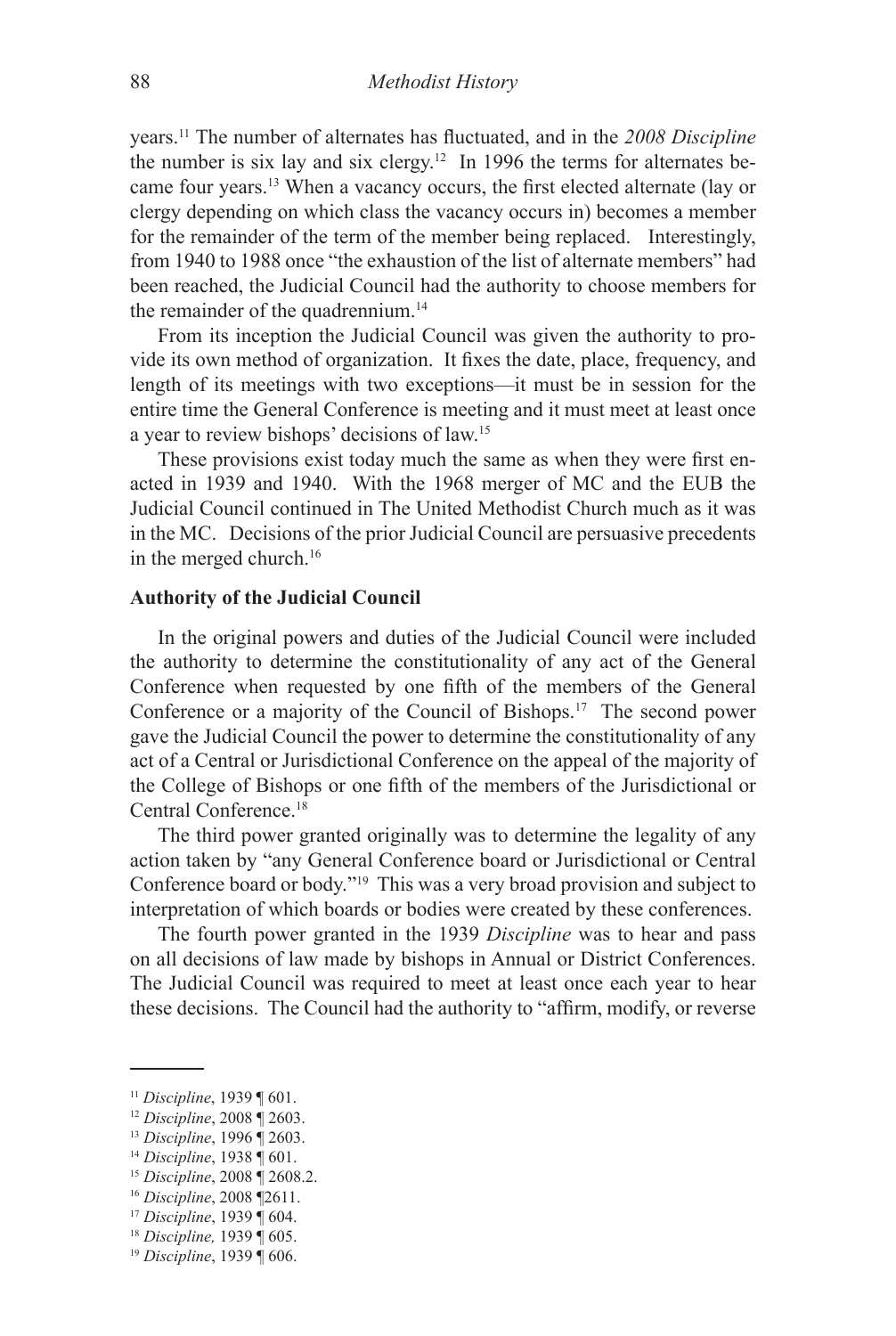them."20 The final power granted in 1939 was to "hear and determine the appeal of a bishop when taken from a Trial court in his case."21

Between 1940 and 1944 there was discussion of the addition of a fifth power to the Judicial Council allowing the Council to make "a ruling in the nature of a declaratory decision."22 This authority allowed the Judicial Council to consider questions of lack of clarity in disciplinary paragraphs, conflict among disciplinary paragraphs, and proper authority of conferences to take certain actions. One of the first questions arising under this new power related to the power of the General Conference to elect missionary bishops. The bishops were elected, and that action was appealed to the Judicial Council. The Judicial Council determined that the General Conference had no authority to elect any bishop.23

## **Jurisdiction to Decide Matters**

The *Discipline* sets the parameters for the jurisdiction of the Judicial Council to decide matters presented. In the decades since 1940 there have been some changes in this jurisdiction and many of the avenues of appeal have been spelled out more carefully. Most appeals come from annual conferences, but occasionally they come from other bodies. Only General Conference and the Council of Bishops have the authority to ask for a decision on proposed legislation. Obviously, the questions from the General Conference can come only when it is in session, but the Council of Bishops has no time limitation on when it can ask questions about proposed legislation.

An annual conference in its regular business session may ask for a decision "in the nature of a declaratory decision" or for a decision of law by a bishop.24 There is no authority for individuals to appeal to the Judicial Council except in one instance: if a clergy person chooses to appeal from a decision of a Jurisdiction or Central Conference Court of Appeals.25 That appeal is only on a matter of church law and not on the facts of the case. Two questions only are to be decided: ". . . (a) Does the weight of the evidence sustain the charge or charges? [and] (b) Were there such errors of church law as to vitiate the verdict and/or the penalty?"26

## **Decisions of the Judicial Council**

Paragraph 2609.10 states that all decisions of the Judicial Council are final. Paragraph 2611 states that "the decisions of the Judicial Council of The Methodist Church heretofore issued shall" have persuasive authority as prec-

23 Judicial Council Decision, 21.

<sup>20</sup> *Discipline*, 1939 ¶ 607.

<sup>21</sup> *Discipline*, 1939 ¶ 609.

<sup>22</sup> *Discipline*, 1944 ¶ 914.

<sup>24</sup> *Discipline*, 2008 ¶¶ 2609, 2610.

<sup>25</sup> *Discipline*, 2008 ¶¶ 2712.5, 2713.5.

<sup>26</sup> *Discipline*, 2008 ¶ 2715.7.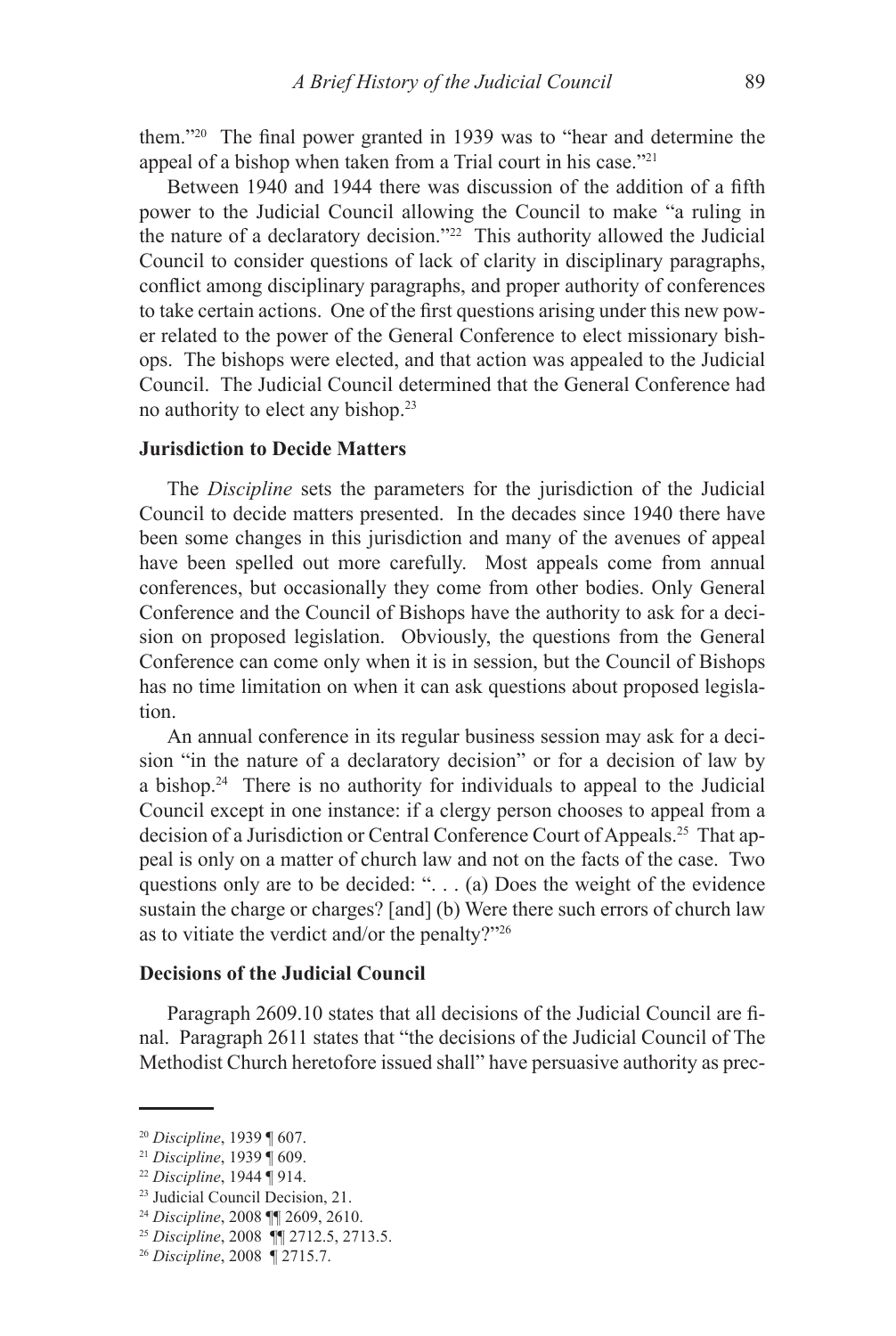edents for The United Methodist Church except in such cases "where their basis has been changed by the Plan of Union or other revisions of Church law."27 From 1939 until 1953 the Judicial Council decisions appeared in the General Minutes and summaries (also referred to as digests) appeared in various church publications. In 1953, Dr. Nolan B. Harmon, Book Editor of The Methodist Church, announced plans to publish the decisions of the Judicial Council with an index as well as adding footnotes with decision numbers to the Discipline paragraphs related to the decision(s). Until 1988, a volume was compiled each quadrennium and periodically those volumes were compiled into a larger volume. The bound volumes were distributed to bishops and Judicial Council members as well as being available for sale through Cokesbury Bookstores.

From 1940 through April 2010 there have been 1,114 Decisions made by the Judicial Council.28 The Decisions have been published in six volumes to date. Until 2005, pamphlets of the decisions were printed following each meeting and compiled into bound volumes with indices added at the end of each quadrennium. There is not a disciplinary or Rules of Practice and Procedure requirement that a bound volume be published, but the compilation of the decisions with indices has been deemed helpful to the bishops and others across the church. Only the bound volumes contain indices which meant searching through each decision made between bound volumes to be sure no new decision affected the matter at hand. Until the discontinuance of the publication of the General Minutes, each year the decisions were printed at the back of those volumes. In 1997, a digital copy of all of the decisions from 1940–1996 was distributed in CD-ROM format. Beginning in the late 1990s those decisions and the subsequent decisions were posted on the official United Methodist Internet site maintained by United Methodist Communications. There is a search engine on this site which makes searching for decisions on specific issues or disciplinary provisions much easier, especially between the issuance of bound volumes.

### **Rules of Practice and Procedure of the Judicial Council**

The Constitution gives the Judicial Council the authority "[t]o provide its own methods or organization and procedure."29 The *Disciplines* from 1939 through 1964 contained the Rules of Practice and Procedure. After 1968 these rules became a separate document, and in 2000 appeared on the Judicial Council portion of the official United Methodist website. They were always the work of the Judicial Council and not the General Conference. In 1948 the Council amended the rule on election of officers to add a statement

<sup>27</sup> *Disciplin*e*,* 2008 ¶¶ 2609.10, 2611.

 $28$  The last numbered decision at the April, 2010 meeting is 1151, but there are no decisions numbered 256-300. There are 8 decisions issued by the Interim Judicial Council at the Uniting Conference in 1968 which are numbered 1-8. This makes the total number of decisions 1114. <sup>29</sup> *Discipline*, 2008 ¶ 56.6. This provision has not been changed since its adoption in 1939 at the Uniting Conference.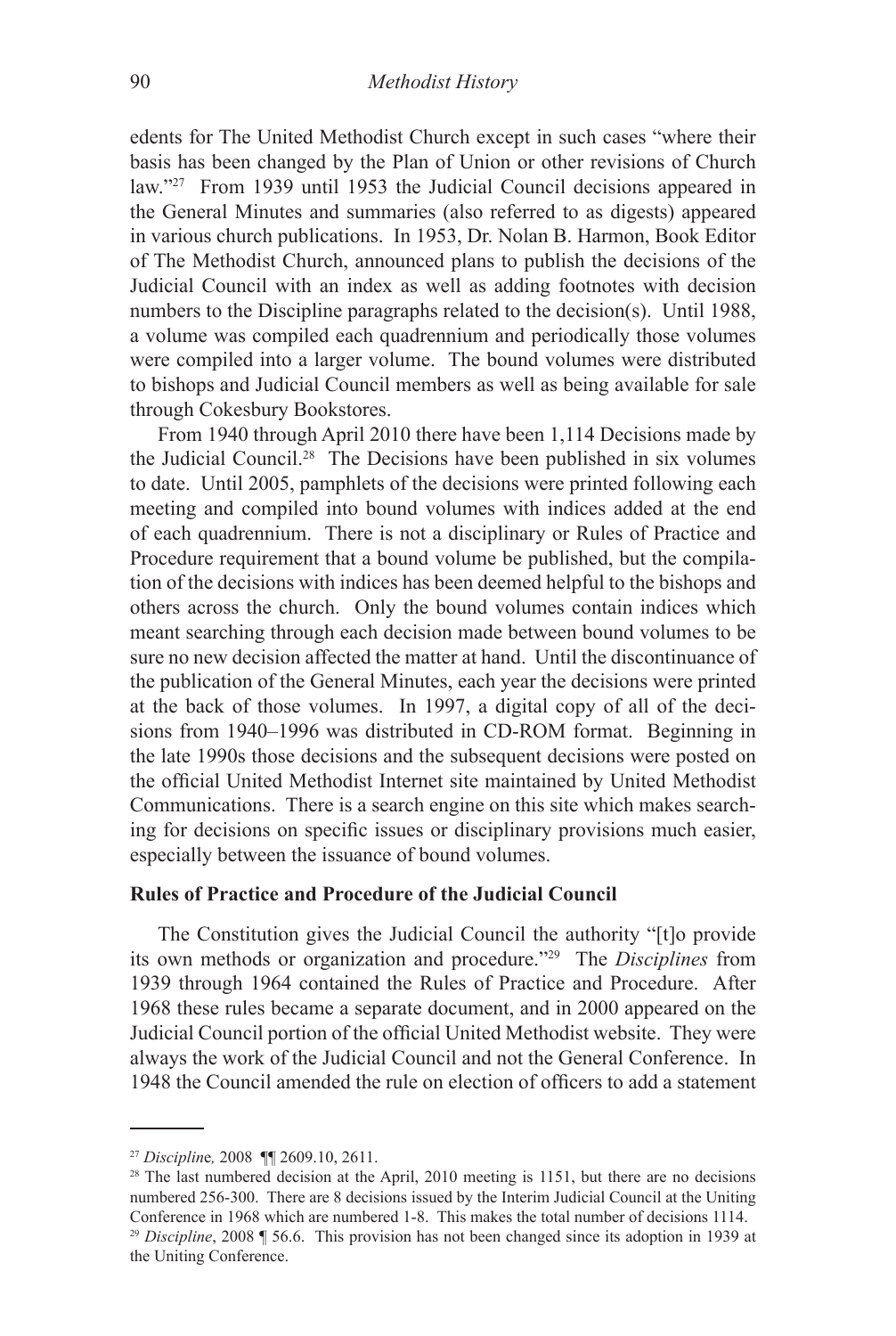"Provided no officer shall be elected to succeed himself in any particular office."30 However, the rule never appeared in the published rules, and in 1952 the rule was ignored when Charles B. Ketcham was elected secretary for a second quadrennium. The rule was reaffirmed in 1956 and included in the Rules.31 Prior to 1980 it was dropped, and officers have been routinely elected to the same office.

The later Rules had a last paragraph stating that the rules could be amended at any time.32 The 1960s and 1970s saw several revisions of the Rules; most changes were a quadrennial updating of the disciplinary paragraph numbers.<sup>33</sup> In 1999 the Rules were reorganized and readopted, and several appendices were added. These appendices included "Guidelines for the Preparation of Briefs" which had previously been sent to parties of interest in a separate document and "Guidelines for Bishop's Decisions of Law" which were included as a part of Decision 799 in 1997.<sup>34</sup>

In 2010, there was another major rewriting adopted which made various changes, the most significant one being the addition of a new Section X dealing with "Recusal, Inhibition and Conflicts of Interest."35 At the 2008 General Conference several petitions were considered which would have required members of the Judicial Council to withdraw from participation in decisions which presented a conflict of interest or when the matter came from the annual conference where the member resided.36 However, in Decision 1096 the Judicial Council wrote:

The General Conference is vested with the constitutional authority to determine the number and qualifications of Judicial Council members, their terms of office, and the method of election and the filling of vacancies. The Judicial Council is empowered by the Constitution to provide its own methods of organization and procedure. Any proposed legislation that purports to mandate the Judicial Council to adopt certain policies, or take certain actions, or that creates a method to sanction, suspend or dismiss members of the Judicial Council is in excess of the power of the General Conference and is therefore unconstitutional. The petitions which address recusal, conflicts of interest and the creation of a Commission on Judicial Conduct are unconstitutional. The General Conference is empowered to set a minimum number of members to comprise a quorum and is likewise empowered to require that only the whole of the Judicial Council may consider and decide the constitutionality of acts of the General Conference.37

<sup>30</sup> Minutes of May 7, 1948, amending Section 1 of ¶ 2001 of the 1944 *Discipline*. Records of the Judicial Council, United Methodist Church Archives, Madison, New Jersey.

<sup>31</sup> *Discipline*, 1956 ¶ 2001.

 $32$  2010 Rules.

<sup>&</sup>lt;sup>33</sup> In 1961, the Rules were amended to add a requirement that a transcript or relevant copy of the minutes or journal of the body submitting the request be submitted. Without this information the Judicial Council found it could not be sure that proper procedures were followed in the body requesting the decision (Minutes, October, 1961, 4, Records of the Judicial Council, United Methodist Church Archives, Madison, New Jersey).

<sup>34</sup> *Decisions of the Judicial Council of The United Methodist Church*, *1997-2000*, 1. 35 *Decisions of the Judicial Council of The United Methodist Church*, *2001-2008*, 376.

<sup>36</sup> *2008 Daily Christian Advocate*, Volume 2, Section 2 Petition Numbers 80849-JA,80848-JA, 81107-JA, 81314-JA, 81525-JA, 81315-JA.

<sup>&</sup>lt;sup>37</sup> Decision 1196.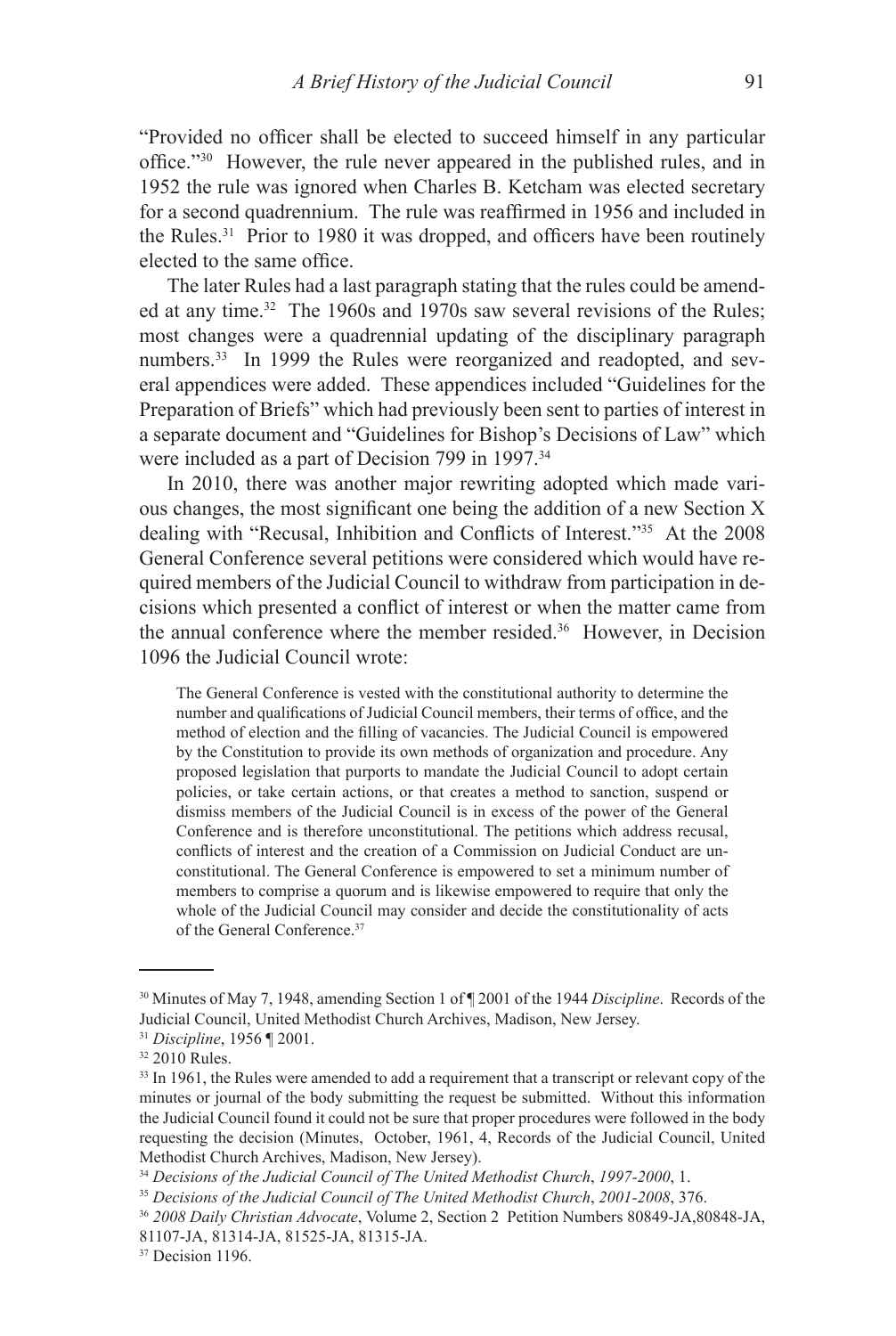Sensitive to the concerns about recusal and conflicts of interest expressed in the petitions to the General Conference, the Judicial Council added Section X to the Rules adopted in April of 2010. Petition 80148 requiring that nine members or alternates be present if a question of constitutionality of acts of General Conference is to be considered was adopted by the General Conference.38 Interestingly, in April 2010 that new requirement resulted in the last minute participation of an alternate.39

# **The Way the Council Does its Work**

Although the Rules of Practice and Procedure govern much of the way the Council operates, the Council has developed methods of working to facilitate the making of decisions. Both the *Discipline* and the Rules prohibit members from discussion of matters before the Council.40 Confidentiality is a cornerstone of the work of the Council.

Prior to 1988 the docket for each meeting began being published in advance of the meeting. The *Discipline* requires that no request for a declaratory decision be heard until at least 30 days after the publication of the docket item.41 No such advance publication is required for bishop's decisions of law; however, the same deadline is used for all docket items regardless of type. The place of publication has varied, but presently includes *The Interpreter*, *Newscope*, and the Judicial Council portion of the official United Methodist website (http://www.umc.org).

The Rules require that all materials related to docket items be in the hands of the secretary of the Judicial Council 60 days in advance of the twice yearly meetings. Those materials include a copy of the exact written statement presented on the floor of the annual conference or in a board or commission meeting, the relevant portion of minutes of the body from which the request comes, in the case of a bishop's decision of law a copy of the bishop's decision, and any briefs or materials submitted related to the request. If the matter is an appeal from a decision of a Jurisdiction or Central Conference Court of Appeals, all relevant documents including a trial transcript are submitted. The persons submitting materials are required to share them with all other persons identified as Interested Parties or *amici curiae* and to send 13 copies to the Secretary of the Judicial Council.42

Although the procedure followed in writing the decisions is not included in the Rules of Practice and Procedure nor formalized in any way, the long time practice has been to assign specific docket items to members to research and write draft opinions prior to the meetings. At least two persons are assigned each docket item, but any member may write on any docket item whether assigned to it or not. These assignments are made by the president

<sup>38</sup> *Discipline*, 2008 ¶ 2608.2.

<sup>&</sup>lt;sup>39</sup> Decision 1149.

<sup>40</sup> *Discipline*, 2008 ¶ 2607. Rules of Practice and Procedure 2010, Section VIII. 41 *Discipline*, 2008 ¶ 2610.3.

<sup>42</sup> Rules 2010.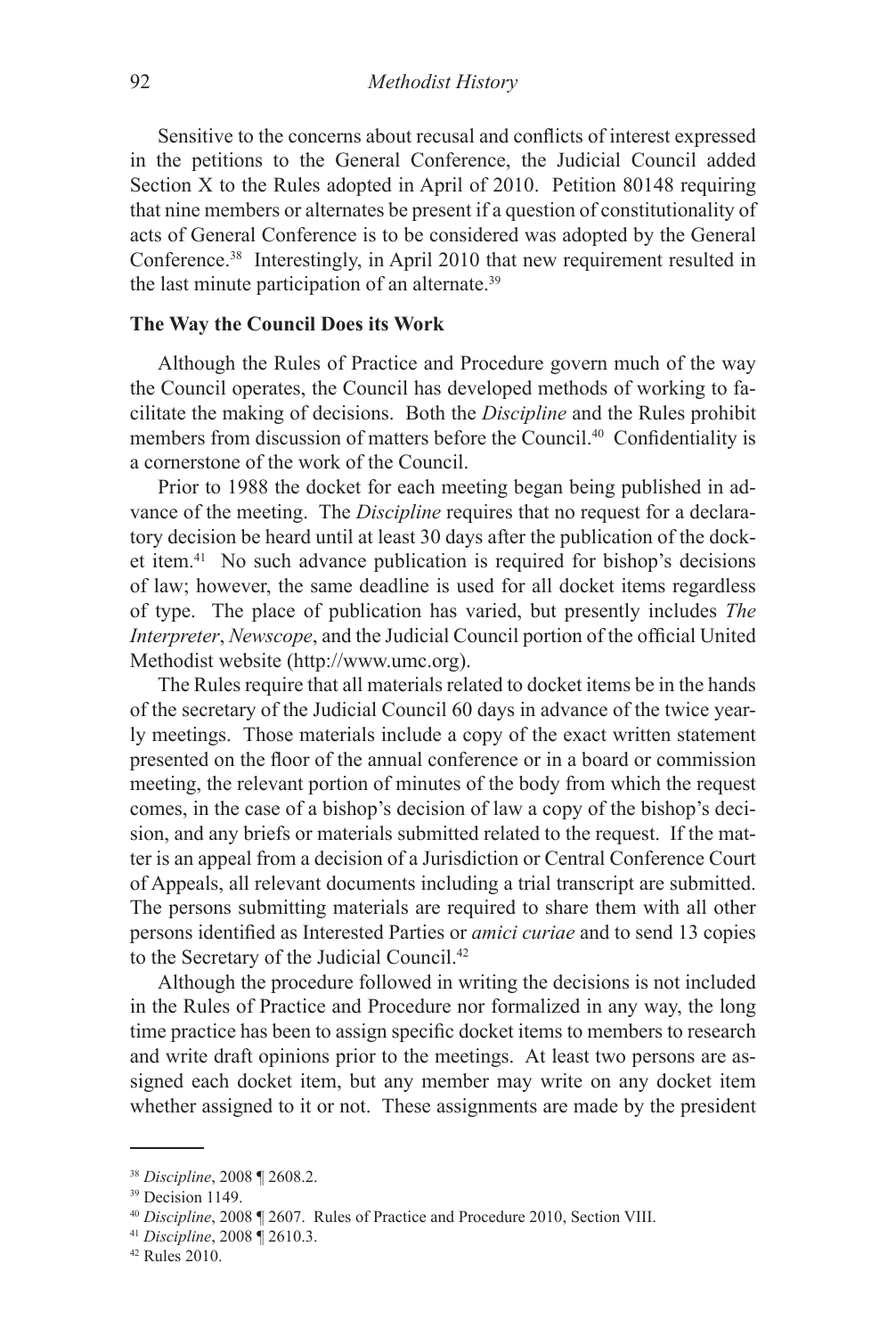of the Judicial Council in consultation with the vice-president and secretary. At the meetings the docket items are considered seriatim with the exception of items for which oral hearings are scheduled. Those items are not considered until after oral hearings are held. Each person writing a draft opinion reads the opinion aloud after copies have been distributed to the members. There is no discussion until after the drafts have been read aloud. The matter is then discussed by the entire council and usually one draft is adopted as a working paper. Suggestions for additions and deletions are made, and often the two drafters are asked to work together on a new draft. Most decisions go through several drafts before becoming final and given a decision or memorandum number.

The decisions are not signed by an individual as they are considered the product of the entire membership of the Judicial Council. If a member writes a concurring opinion or a dissent, it is signed and published at the end of the majority opinion. Normally, the concurrences and dissents are written and released at the same time the majority opinion is. Following each meeting, the decisions are distributed to the interested parties with an editing disclaimer added. The decisions are sent to the bishops, annual conference chancellors, and other persons required by the *Discipline*. 43 They are also posted on the official website.

Prior to October, 1968, the secretary of the Judicial Council wrote a summary of the decisions for "use by United Methodist Information and others."44 Beginning in 1964 the Judicial Council allowed a person representing the news and information board of the church to sit in on meetings. That person was not allowed to quote any of the discussion related to the docket items. The information was to be used only to help in understanding the decision when a news article was written following the meeting. It was not until October, 2009, that the Judicial Council adopted a set of guidelines for press coverage.45 To date there have been only six persons assigned to cover the Judicial Council. Three of them have served for a period of ten or more years. Each of these persons has been careful to follow the procedures set down and to write unbiased reports of the meetings and decisions.

From its inception Judicial Council included a section at the beginning of each decision called "Digest of the Case." This was a brief statement of the decision. This Digest later became the same as the Decision. The digests from each meeting are published in *The Interpreter* and *Newscope*. As a result, the digests receive a much wider distribution than the complete decisions.

There are two types of opinions issued by the Judicial Council—decisions and memoranda. The basic format of a Decision includes the decision number, the *In Re* (usually the same as the listing of the docket item),

<sup>43</sup> *Discipline*, 2008 ¶2612.

<sup>44</sup> Minutes, November 7-9, 1968, Records of the Judicial Council, United Methodist Church Archives, Madison, New Jersey.

<sup>45</sup> Minutes, October, 2009, 1.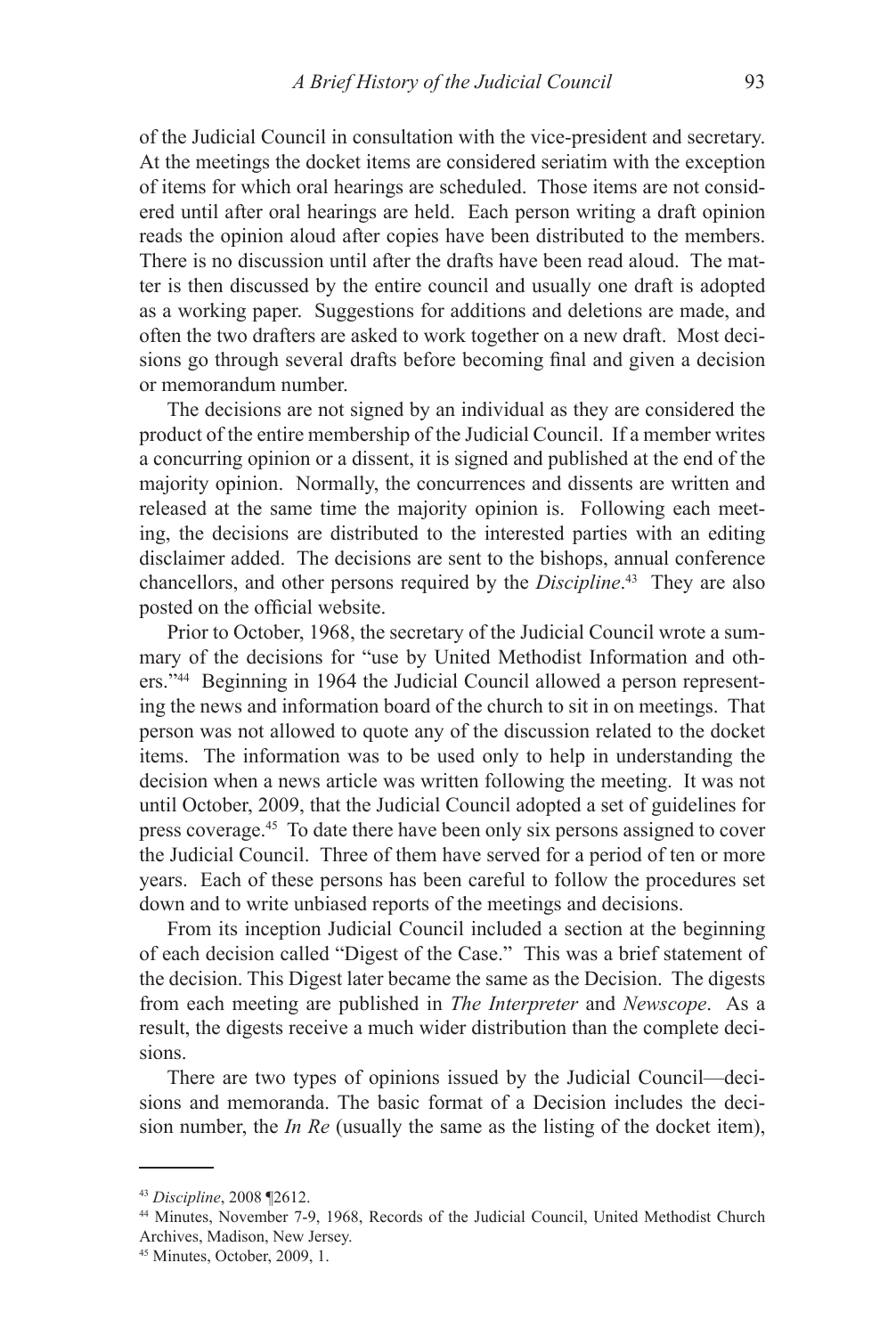the digest, the statement of facts, the jurisdiction, the analysis and rationale, the decision, a listing of any absences or recusals, the date of the decision, followed by any concurring and/or dissenting opinions. The basic format of a Memorandum includes the Memorandum Number, the *In Re*, a brief statement of facts, jurisdiction or the lack thereof, digest, any absences or recusals, date, and any concurring or dissenting opinions. Actually, the basic difference is the length of the opinion. Recent memoranda usually are statements of no jurisdiction.

#### **A Brief Mention of Some Types of Decisions**

Judicial Council Decision 33 is the seminal decision stating the rule that moot and hypothetical questions will not be decided. Moot and hypothetical questions may arise as questions of law asked of a bishop or as requests for declaratory decisions. Additionally, when questions of a parliamentary nature are asked of a bishop, such questions will not be considered by the Judicial Council.

The Central Jurisdiction which contained most of the Negro churches was formed as a compromise to facilitate merger of the MEC, MECS, and MP in 1939. 46 A part of the Plan of Union for the MC and EUB churches adopted in 1968 provided for the merger of the former all black conferences into the white conferences in the same geographic area. There was a decision made at the 1966 General Conference which ". . . recognized that the transition from the old to the new cannot be accomplished the moment the new church comes into being."47 The Judicial Council wrote that the Enabling Legislation did not forbid the continuation of overlapping annual conferences, even though some of the conferences might be based on racial lines. This allowed time for annual conferences to produce plans to merge former separate annual conferences into one inclusive body, but the transition period would end for the merger of annual conferences at the close of the 1972 Jurisdictional Conferences and the merger of districts by the close of annual conferences in 1973.48 Many questions arose during this transition period and were before the Judicial Council resulting in Decisions 242, 246, 324, 357, 362, and 305 as well as two decisions made at the 1968 Uniting Conference by the Interim Judicial Council (IJC1 and IJC 2).

Beginning in the 1970s, many decisions related to the status of clergy couples.49 Most of the questions related to salaries, especially minimum salaries, and housing of clergy couples. This was a new situation for annual conferences to deal with, and the *Discipline* was either silent or unclear on the issues which lead to differing plans in annual conferences. By the time Decision 588 was announced in 1987 both the *Discipline* and annual confer-

<sup>46</sup> Use of the words Negro, black, and African American reflect the usage in the *Discipline* for the time period being discussed.

<sup>47</sup> Decision No. 242.

<sup>48</sup> Decision No. 357.

<sup>49</sup> Decision Nos. 433, 510, 562, 579, and 588.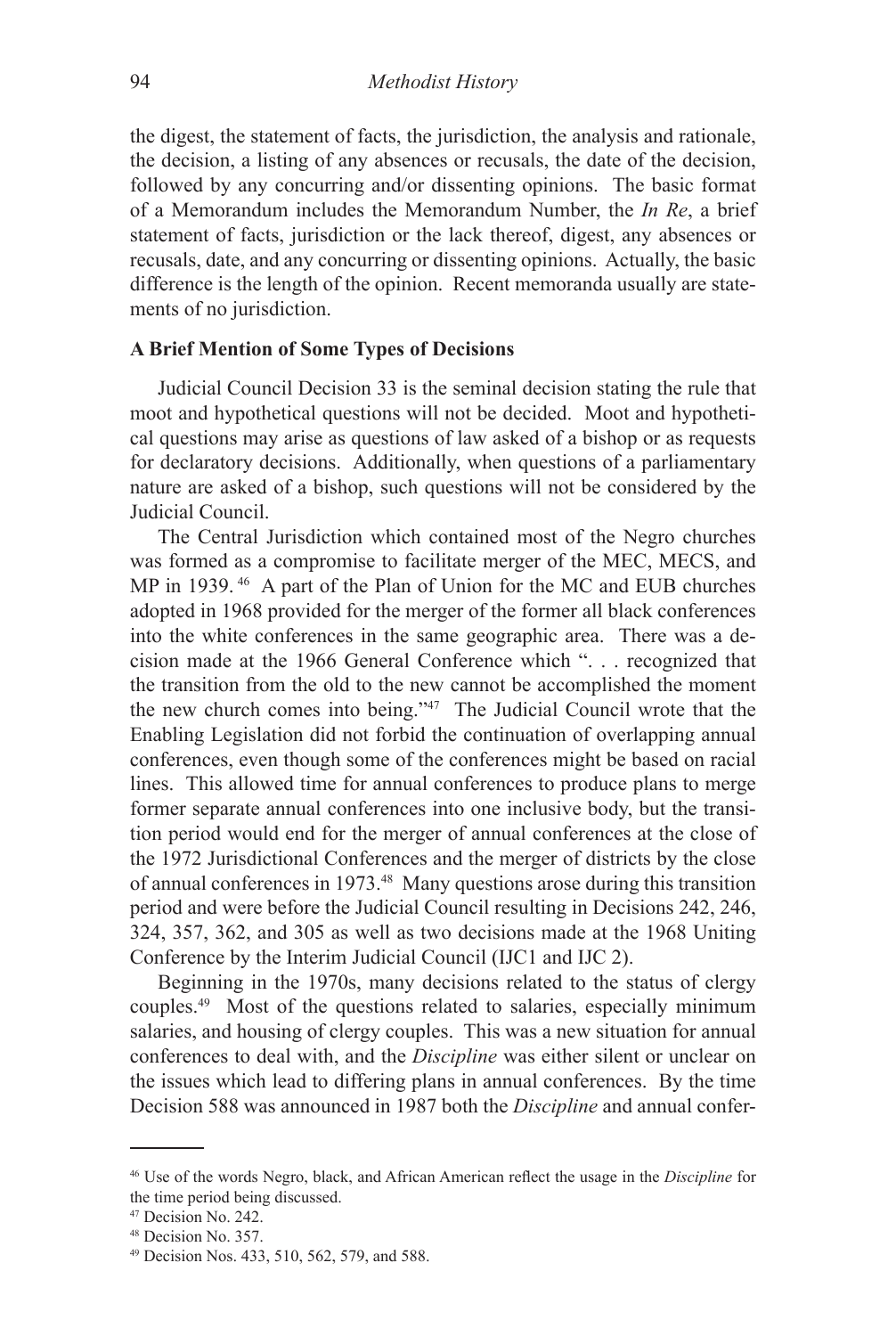ence policies had been modified to ensure that no clergy couple was denied housing benefits and full compensation for each member of the couple.

Also in the 1970s, questions about the issue of homosexuality, especially related to clergy, began to appear. The first case occurred in 1972 and dealt with the issue of whether or not an annual conference could involuntarily locate a minister who announced that he was a homosexual. In rendering its decision the Judicial Council quoted ¶368 of the 1968 *Discipline* which said

Whenever it is determined by the Board of the Ministry that in their judgment a member of the Annual Conference is unacceptable, inefficient, or indifferent in the work of the ministry or that his conduct is such as to impair seriously his usefulness as a minister . . . disqualifies him for pastoral work, they shall notify him in writing and ask him to request location at the next session of the Annual Conference. If he refuses or neglects to locate as requested, the conference may by count vote, on recommendation of the Board of Ministry, locate him without his consent.<sup>50</sup>

Further, the Judicial Council said "The action of this Conference indicates not only strict adherence to disciplinary procedures but attests to the protection afforded ministers by Paragraphs 368 and 369, to assure their rights to hearing before their peers on any recommendation concerning the termination of their conference membership."

For the next twelve years annual conferences refused to use homosexuality as a reason to deny conference membership to clergy, asked them to request voluntary location, or, if that option was refused, voted to locate them involuntarily. The 1984 General Conference added ¶ 402.2 to the *Discipline*. This paragraph required "fidelity in marriage and celibacy in singleness" and had a second sentence: "Since the practice of homosexuality is incompatible with Christian teaching, self-avowed practicing homosexuals are not to be accepted as candidates, ordained as ministers, or appointed to serve in The United Methodist Church." This unleashed a whole set of questions as to the definition of a "self-avowed practicing homosexual." Between 1989 and 2008, there were 28 Judicial Council Decisions dealing with the issue of homosexuality. Most of them related to whether or not "self-avowed practicing homosexuals" could be clergy members of annual conferences or whether church funds could be used "to promote the acceptance of homosexuality."<sup>51</sup>

In 1996, a footnote was added to ¶ 303.3 (and continues to be included today) saying "'*Self-avowed practicing homosexual*' is understood to mean that a person openly acknowledges to a bishop, district superintendent, district committee of ordained ministry, Board of Ordained Ministry, or clergy session that the person is a practicing homosexual."<sup>52</sup> Meant to add clarity to the definition of "self-avowed practicing homosexual," the statement has

<sup>50</sup> Although there were women clergy by this time, the language of the *Discipline* used the male pronouns.

<sup>51</sup> *Discipline*, 2008 ¶ 806.9.

<sup>52</sup> Footnote in the *Discipline*, 2008, 205.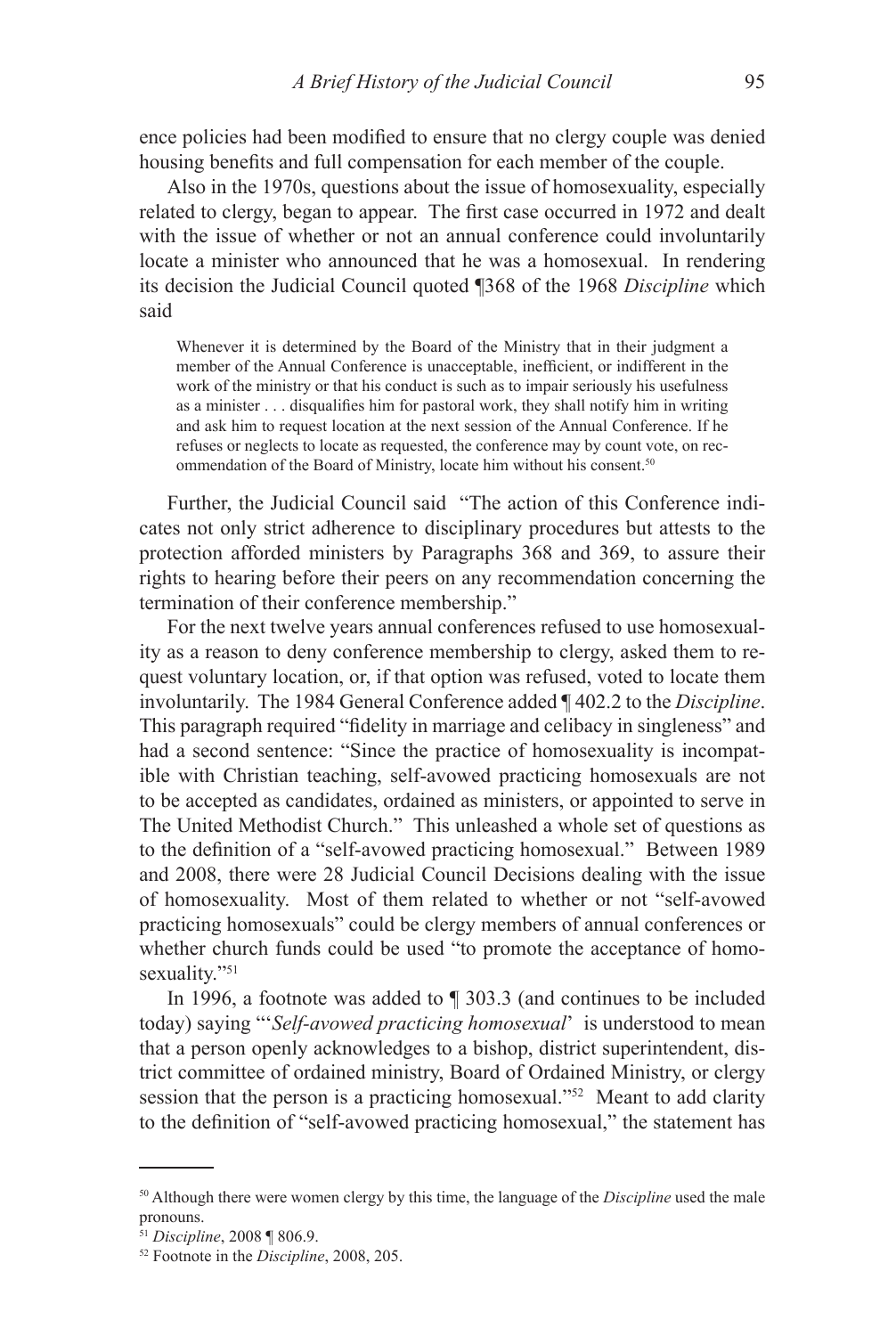done little to stem the disagreement on the issue of the practice of homosexuality being "incompatible with Christian teaching."53 In 1988, the phrase "practices declared by The United Methodist Church to be incompatible with Christian teachings" appears in the list of chargeable offenses for clergy.54

Most of the requests for decisions which come to the Judicial Council do not generate the kind of controversy which the ones above do. In almost every case where a clergy trial is held in an annual conference which results in a guilty verdict, the case is appealed to the Jurisdiction Court of Appeals and then to the Judicial Council. The questions center on the trial procedures as the appellate bodies do not hear witnesses or evidence of anything other than improper procedures.<sup>55</sup> Only the clergy person can appeal from a trial court verdict; the conference has no right of appeal.<sup>56</sup>

A continuing question is how and when it is appropriate to place a clergyperson on involuntary leave or to retire that person involuntarily. There have been twenty-nine Judicial Council decisions related to these questions, all dealing with the procedures followed. The first instance of ministers being retired involuntary appears in the Journal of the General Conference of 1836 where the retirement of three ministers was upheld by the General Conference on the recommendation of the Judiciary Committee.57 The most recent decision on the subject was in 2008.<sup>58</sup>

#### **Potpourri**

There have been 62 Judicial Council Decisions on questions relating to the Philippines Central Conference. The first decision made on April 26, 1940, came from the Philippines on the question of lay missionaries voting on the election of ministerial delegates to General Conference.<sup>59</sup> The most recent decision was in May of 2010.<sup>60</sup>

There were a total of 31 persons who were members of the Judicial Council from 1939 to 1968. The Interim Judicial Council served only during the Uniting Conference of the MC and the EUB in 1968; there were 9 members of the former MC Judicial Council who were members plus two from the EUB. This council had 11 members rather than the nine on other councils. From 1968-2010 there have been 41 members. The longest serving member was Tom Matheny who served from 1972 to 2000 and was President from 1976-2000.<sup>61</sup>

In 1948, the first African American member was elected; J. Ernest Wilkins,

<sup>53</sup> *Discipline*, 2008 ¶161F.

<sup>54</sup> *Discipline*, 2008 ¶ 2621 (b).

<sup>55</sup> *Discipline*, 2008 ¶ 2715.7.

<sup>56</sup> *Discipline*, 2008 ¶ 2715.10.

<sup>&</sup>lt;sup>57</sup> *Journal of the General Conference* 1836, 492-493.<br><sup>58</sup> Decision 1092.

<sup>&</sup>lt;sup>59</sup> Decision 1.

<sup>60</sup> Decision 1152.

<sup>&</sup>lt;sup>61</sup> The list of current and former members of the Judicial Council appears in the introductory pages of each bound volume of Judicial Council Decisions.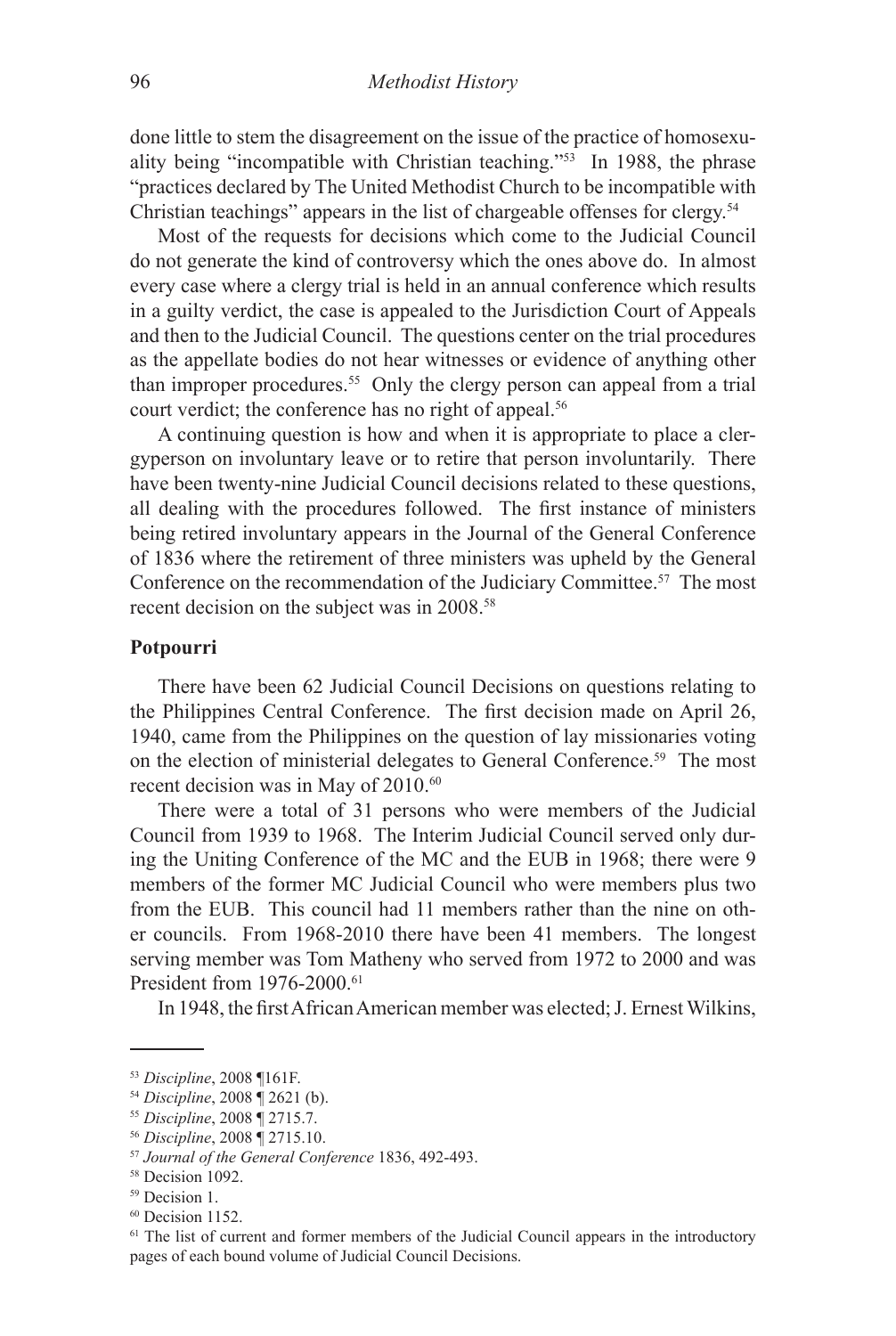a layman, was from the Lexington Conference in the Central Jurisdiction. He served as President during the 1956-1960 Quadrennium. It was not until 1968 that Dr. Charles B. Copher was elected, becoming the first African American clergy person to serve. Dr. John B. Corry in 2000 became the first African American clergy person elected president.<sup>62</sup>

At the Uniting Conference in 1968 the first woman was elected to the Judicial Council, Kathryn Mowrey Grove, who also became secretary for the next eight years. In 1988, the first clergywoman was elected, Susan M. Morrison, who was elected to the episcopacy that same year and never sat as a member of the Council except at the organizational meeting at General Conference. In 1992, The Rev. Susan T. Henry-Crowe was elected and served one eight year term. She was elected to a second term in 2004 and became the first woman to serve as President in 2008. Rudolfo Beltran from the Philippines became the first Judicial Council member elected from a Central Conference in 2000.

Two significant pieces of legislation were passed at the 2000 General Conference related to the membership of the Judicial Council. First was a provision that no person could serve more than two consecutive terms as a member with a minimum of four years before reelection to the council.<sup>63</sup> The second piece was the removal of an age limit for members.<sup>64</sup>

No minutes from 1939-1948 exist in the United Methodist Archives. There are miscellaneous papers and letters which were sent to Drew University during that period. Many of the letters related to a discussion among the Judicial Council members on the wisdom of amending the *Discipline* in 1944 to allow "decisions in the nature of a declaratory decision."65 The members had considerable disagreement about the wisdom of this, but the 1944 General Conference added that authority to the powers of the Judicial Council.66 Also in those same papers is an undated picture of the Judicial Council members wearing black robes. There is no identification of individual members in the picture.

From the letters and other papers from 1940 to 1948 it appears that the Judicial Council hired secretarial help during its meetings.67 It was not until 1968 that the secretary was given the authority to employ part time secretarial help.68 It is not clear from the minutes whether or not that person attended the meetings of the Council or provided general secretarial help to the secretary between meetings. In 1976, Barbara R. Davis was hired as

 $62$  The list of present and past officers of the Judicial Council appears in the introductory pages of each bound volume of Judicial Council Decisions.

<sup>63</sup> *Discipline*, 2008 ¶ 2602.

<sup>64</sup> *Discipline*, 1996 ¶ 2602.

<sup>65</sup> Judicial Council Appeals and Miscellaneous Cases and Decisions, Records of the Judicial Council, United Methodist Church Archives, Madison, New Jersey.

<sup>&</sup>lt;sup>66</sup> Discipline, 1944 ¶ 914.<br><sup>67</sup> Judicial Council Appeals and Miscellaneous Cases and Decisions, Records of the Judicial Council, United Methodist Church Archives, Madison, New Jersey.

<sup>68</sup> Judicial Council Minutes November 7-9, 1968, Records of the Judicial Council, United Methodist Church Archives, Madison, New Jersey.